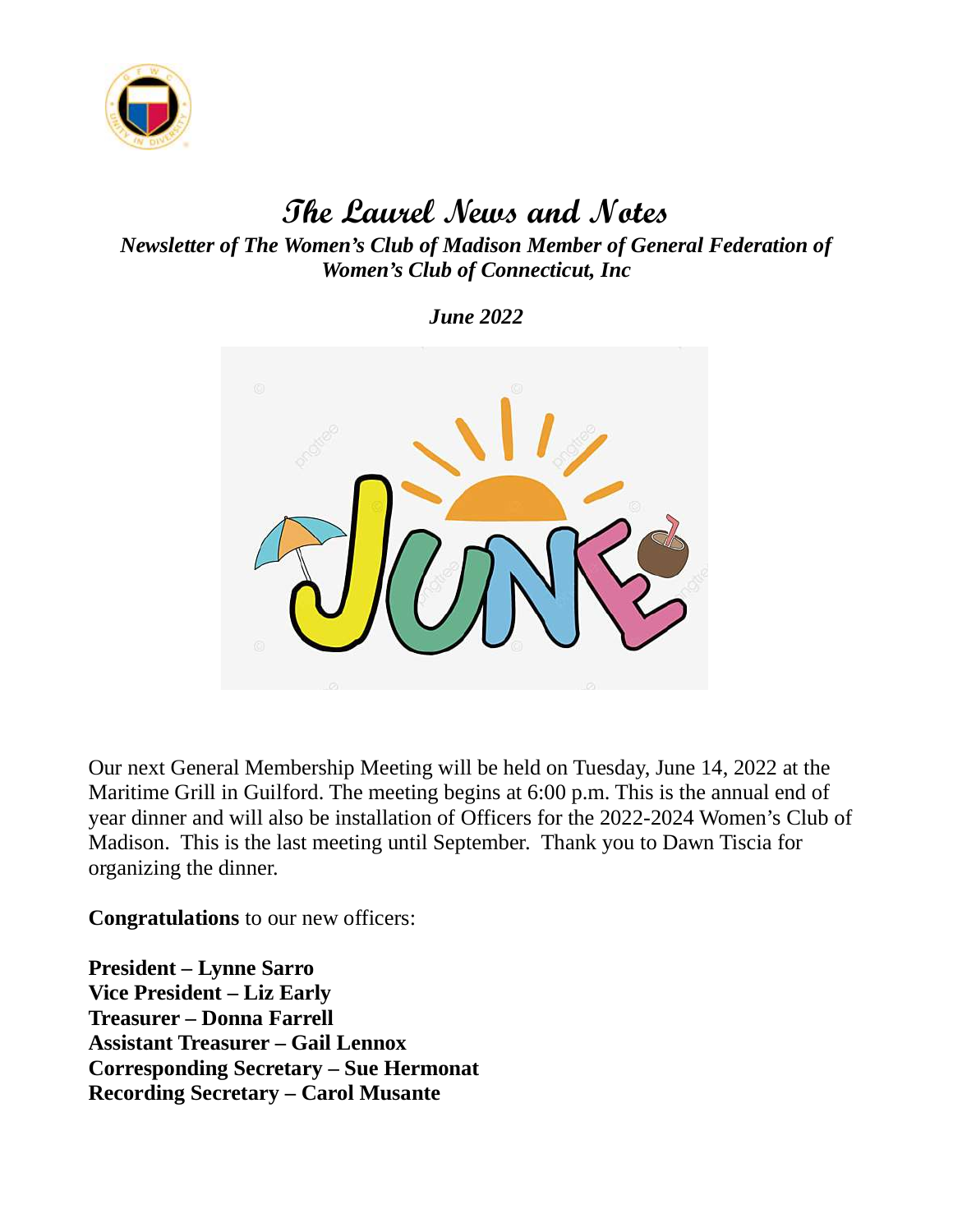Congratulations to our own Kathy DeBurra, GFWC/CT President! Kathy will be holding the first State Board Meeting on Saturday, July 16, 2022, at Cafe Allegre, here in Madison. The Call for the meeting will be coming out soon.



### LEADERSHIP LINES from Katherine DeBurra; President GFWC/CT threesams@sbcglobal.net or 203-245-2269

#### Dear Madison Club women friends!

I am honored and proud to serve as your GFWC/CT State President for the next administration 2022-2024. The General Federation of Women's Clubs is one of the world's largest women's organizations dedicated to community improvement through volunteer service. The theme for the administration is;

#### "Individually we are one wave-together we are an ocean!"

The impact that we have when working together is tremendous. I hope to guide our members into more Leadership roles and opportunities. Dedication and growth to Membership including new recruitment of members and retaining members is paramount. We do need to share our organization with the public and make them aware of our achievements and celebrate our success!

Women's Health and Wellness is of special interest to me and I would like that to be the State Project. Your options are vast and feel free to go in a direction that inspires you. The world has faced many challenges, especially related to health recently. When we have a healthy body, we have positive energy and can achieve many goals. So may you all be blessed with health and success!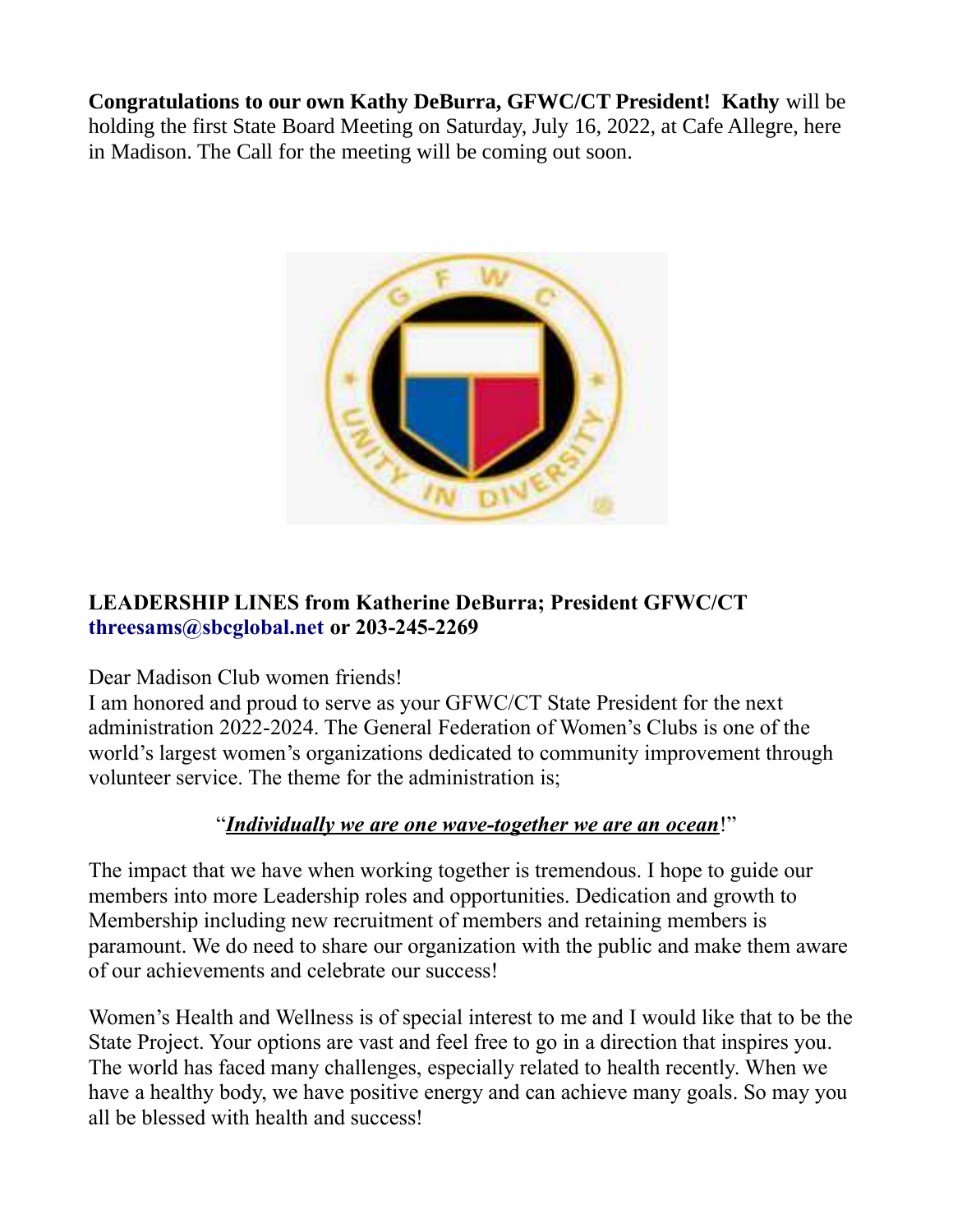I thank you for being my friends and sisters in Federation! Thank you again for all you do in the lives of others and placing your confidence in me!

Yours in Federation,

Katherine DeBurra, President

Our Club is transitioning in to new Leadership and I have some advice that served me well. A successful transition plan should begin with planning!

Create a structured process to ensure leadership and share knowledge and relationships. That flow definitely starts with communication. Just as we learned in Kindergarten…share -share and more share! Current leaders need to let go and share their information with the new leaders. Leaders are very proud of the accomplishments and feel very attached to the projects and the process they leave. No matter how long a leader has served, it is best for all members to have a plan for transferring knowledge and authority as well as "ownership".

To help share all the information that is stored in a leader's head, here is a transition checklist to get everyone off to a great start!

PART #1-OFFICER TRANSITION. It's important to know about your office position. Review your Club's history. Review your By-laws and Standing Rules. Review your future objectives and accomplishments from the last administration. Review and pass on records, binders or files with important correspondence. Review your job description, agendas and minutes. Review your financial records. You may need to visit the financial institution to change account information signers and officers. Review your Club's evaluation of projects, the achievements and challenges. Pass on membership lists and contact information. Contracts. Introduce officers and key contact people with their contact information.

PART #2-PREPARATION. Understand present and future programs. Develop a calendar with meetings, programs and events. Update your current website, social media pages and other contact information. Establish a structured meeting agenda, with places, times and promotion to encourage attendance.

PART #3-GOAL SETTING. Establish new officers, and Clubs' goal. Establish member goals. Present these goals to the members and prioritize goals with the entire membership.

#### Do you know the Mission Statement of GFWC?

The General Federation of Women's Clubs is an international women's organization dedicated to community improvement by enhancing the lives of others through volunteer service.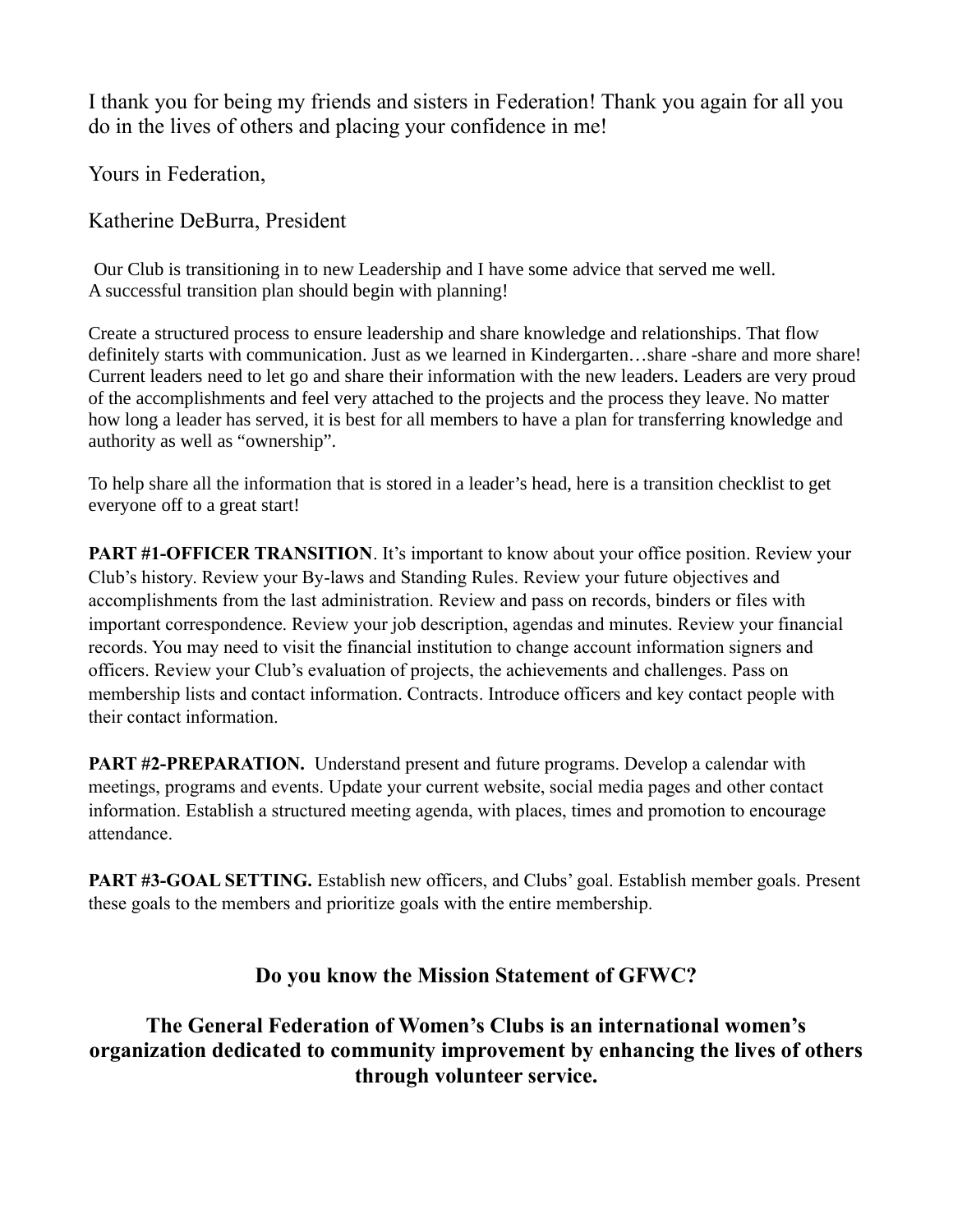

Dues are Due! Annie Edwards, Assistant Treasurer, has sent out reminders regarding Membership Dues. Checks are to be made payable to the Women's Club of Madison and mailed to The Women's Club of Madison, PO Box 691, Madison, CT 06443.

Thank you Kathy DeBurra and Annie Edwards for your hard work as Treasurer and Assistant Treasurer these last several years.



Food Pantry – Both Donna Dougherty and Phyllis Denton volunteer at the Food Pantry every Wednesday. You may bring your donations of peanut butter and jelly to the General Membership Meetings or drop off your donations at Phyllis' house, 8 Runnymead Lane.

Thank you to Donna and Phyllis for bringing in the donations and thank you to all members who have donated!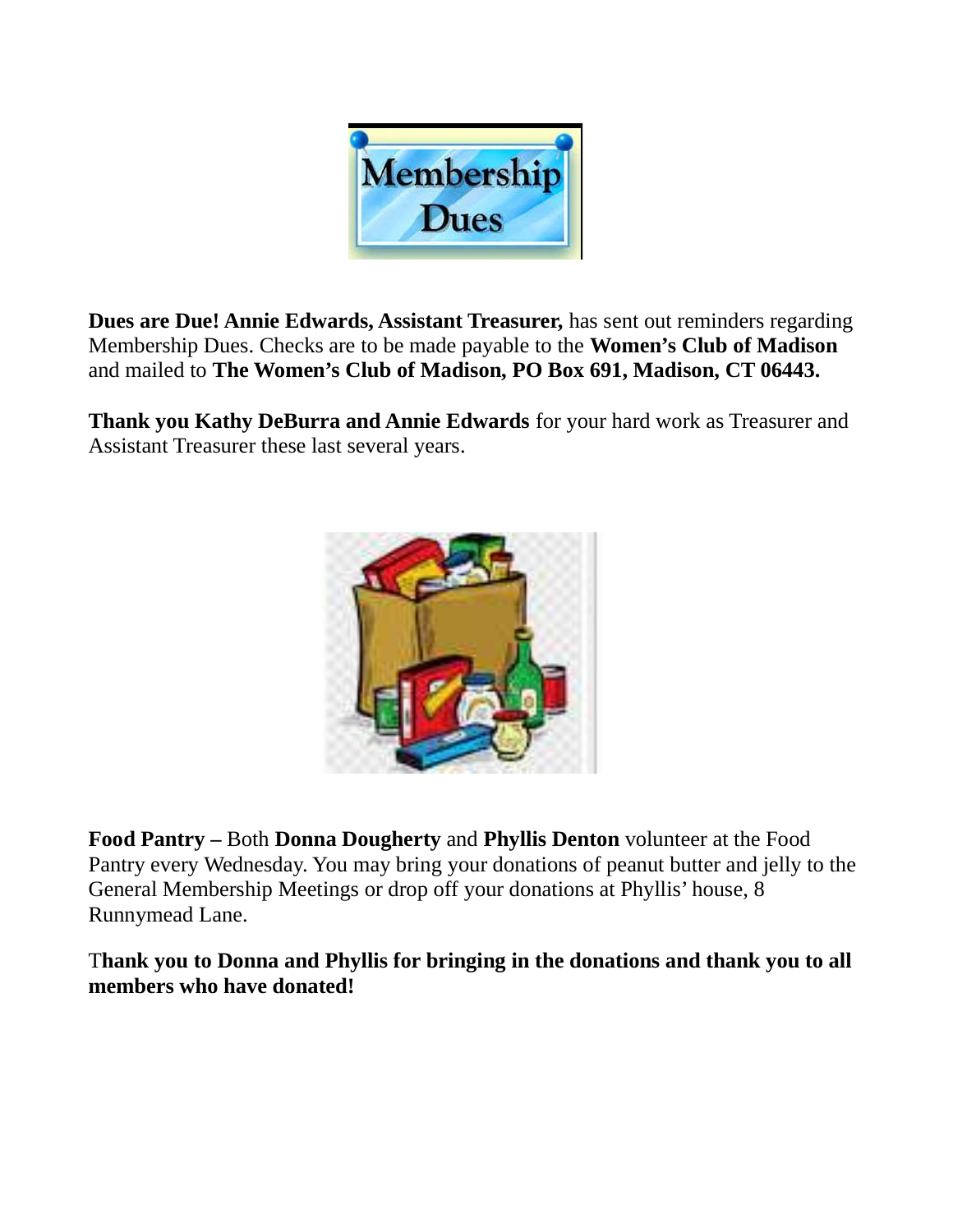

**Book Club -** If you are interested in joining the Book Club or have any suggestions for future books, please contact Josephine Mokriski. She may be contacted at either josephinemokriski@hotmail.com or at 203-245-0706. More information to follow as to dates, time, and place. For July the group will be reading and discussing **Homefront by** Kristin Hannah.



Sue Hermonat is taking over as the Club Corresponding Secretary. If you know of a member who is ill, in need of a bit of cheer, or is celebrating a special event, please contact Sue. She will send a card from the Club, letting our member know that we are all thinking about her. Sue's email address is shermo1981@att.net.

Thank you to **Pauline Hale** for all your years of service. Enjoy your "retirement"!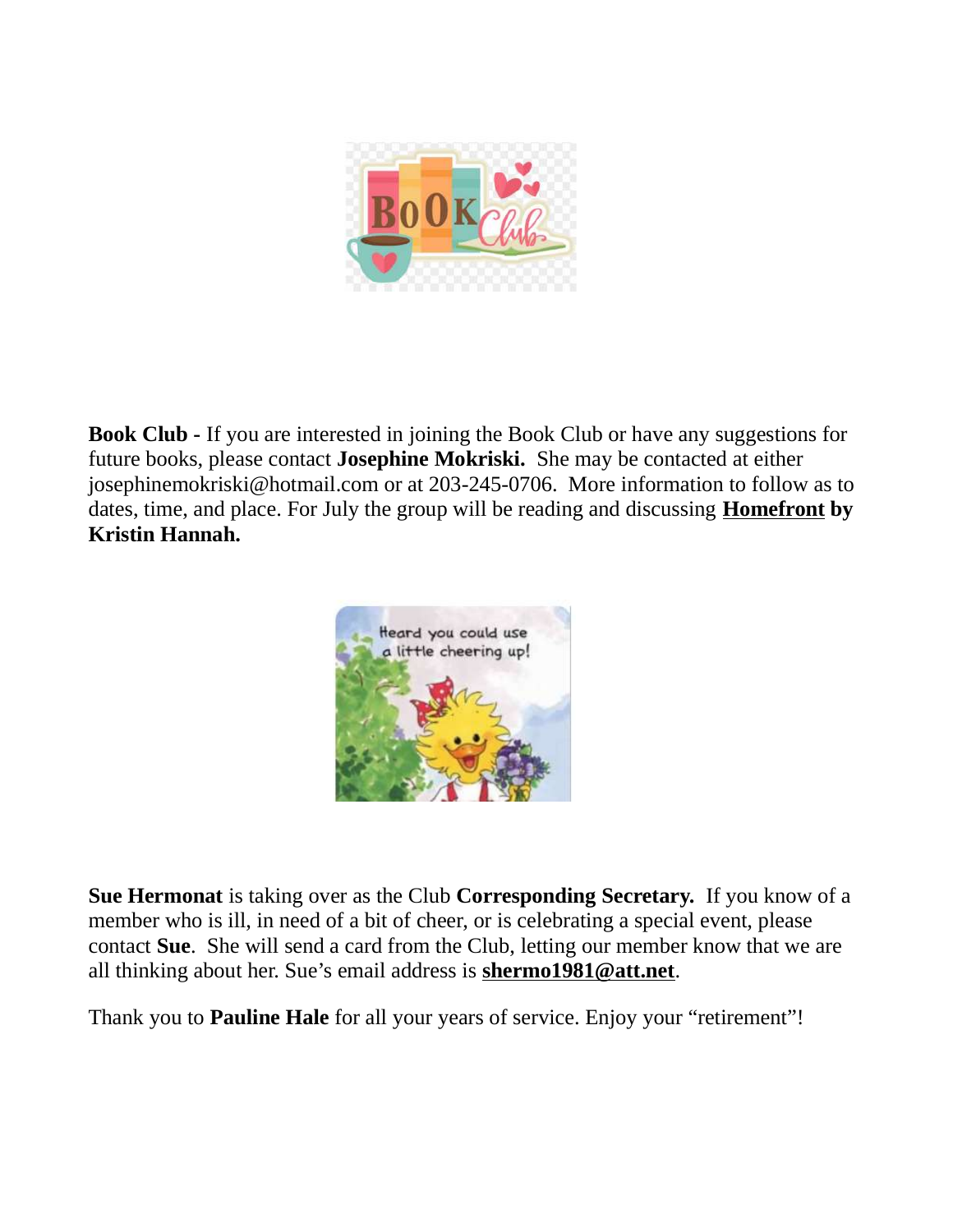

St. Jude Fund - Josephine Mokriski continues to collect money for the St. Jude Fund. She will be collecting at the meetings. If you would like to make a contribution, and are unable to attend the meeting, please contact Josephine at either 203-245-0706 or email her at josephinemokriski@hotmail.com . Thank you Josephine!



Attention All Walkers – Now that bikini weather is upon us, let's get outside, take a walk, and enjoy the fresh air and sunshine. Our Walking Group meets Monday, Tuesday, Thursday, and Friday at 9:00 a.m. at East Wharf and Wednesday at 9:00 a.m. at Hammonasset Park. Contact Barbara DeRosa for details.



Knitting Club – Anyone interested in knitting or crocheting afghan squares may contact either **Barbara DeRosa** or **Denise Daly** for instructions. Barbara's email address is dderosa73@comcast.net or call her at 203-245-6063. Denise's email address is ddaly524@gmail.com or call her at 203-458-3309. Thank you to Barbara, Denise, and all the Knitters!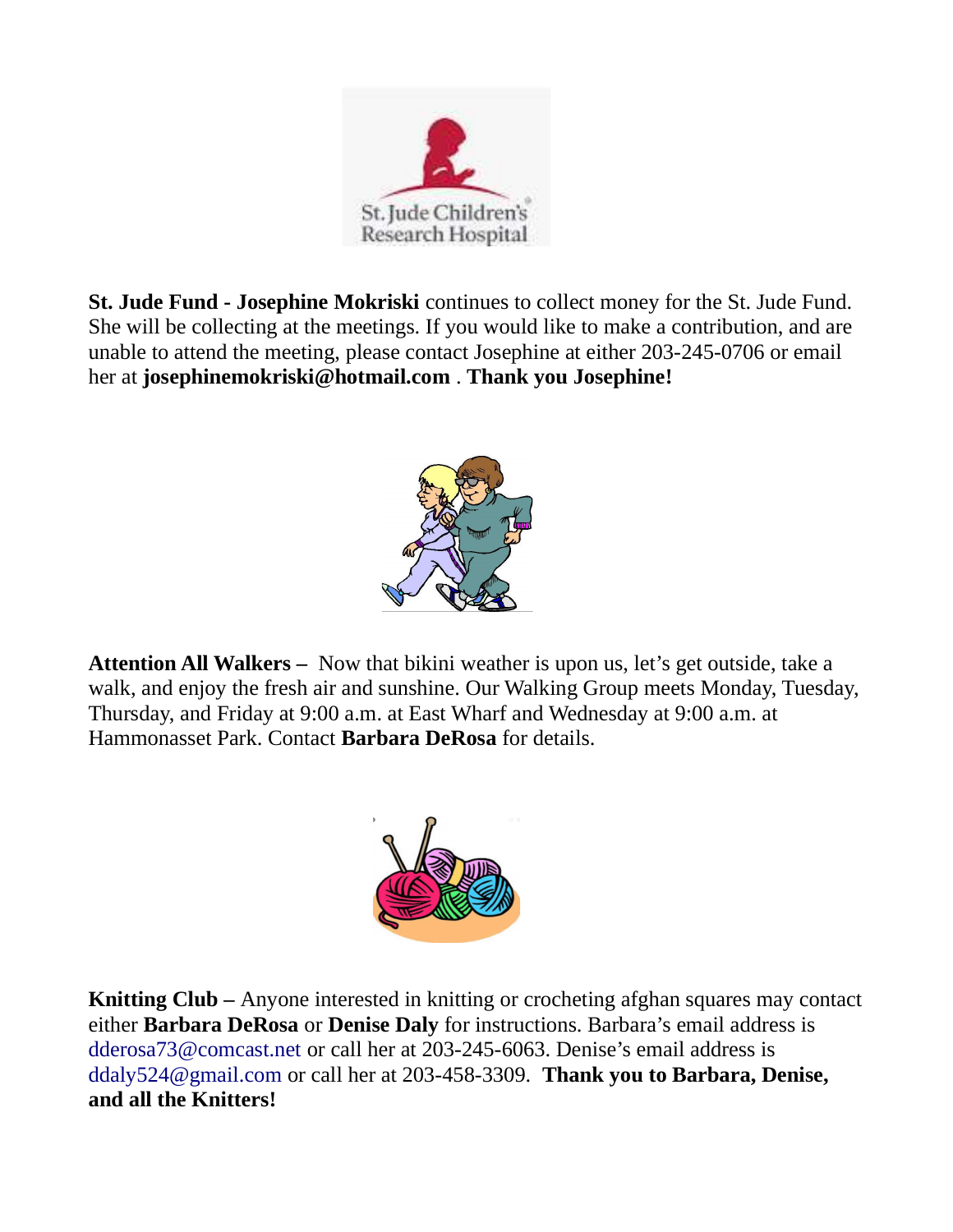

Donna Farrell and Gail Lennox are collecting tabs from soda and beer cans – just the tab, not the whole can or top. Please start collecting them. They will be donated to the Ronald McDonald House in New Haven. Please bring the tabs to the meeting or contact Donna or Gail directly for drop off information. Ronald McDonald house will receive all of the recycling money.

Gail also is collecting empty plastic prescription bottles for Doctor's Without Borders. Please remove the labels from the bottle prior to giving them to **Gail.** Bottles may be brought to the meetings or contact Gail for drop off information. These containers are not recyclable so here is a way to put them to good use.



Website – Check out our website at: https://womensclubmadisonct.com. Denise Rose is doing a great job keeping the website updated. She is including a newsletter section, snippets from meetings regarding upcoming events, news from the State GFWC, information about the book clubs, etc. Thank you Denise.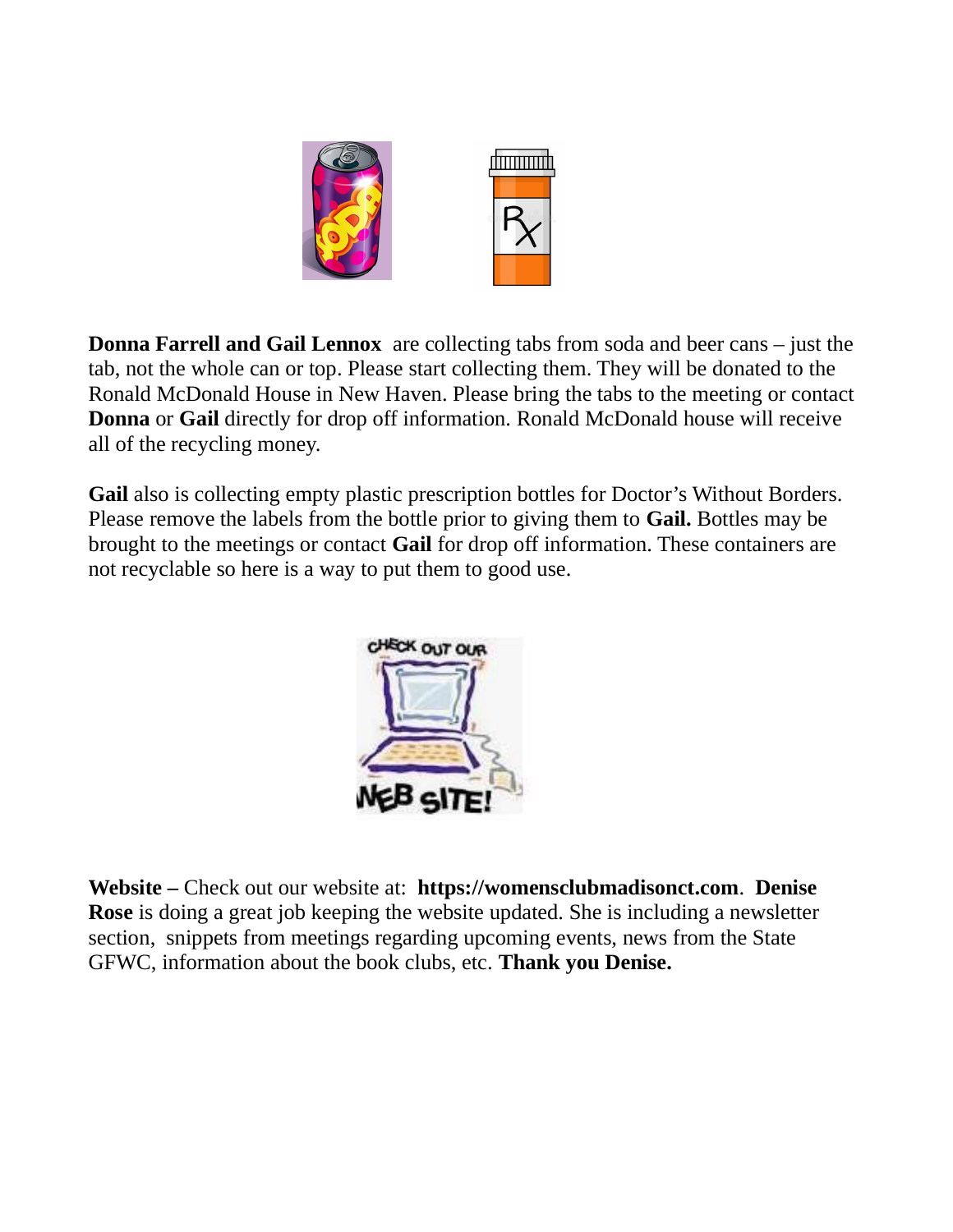

The Women's Club of Madison will be participating in the Madison Lions Club Tag Sale on the Madison Green on Saturday, June 18, 2022 from 9:00 to 3:00. This is a good time to do some "spring cleaning". Would you please consider putting aside some gentlyused items for the sale? Put a suggested price on each item (subject to change during the day) and plan to bring them to the Green by 7:30 a.m. the day of the sale. If the items do not sell, they will be donated to a charitable organization or you may reclaim them at the Green by 3:00. If you have allowed us to borrow a folding table or two, please arrange to pick up your table(s) at 3:00. We will need volunteers to help in 2 hour shifts from 7:30 a.m. to 3:30 p.m. to set up, sell and clean-up at the end of the day. A sign-up sheet will be circulated at the May Meeting. We have a lot of fun at the sale and it is a good way to generate positive publicity for our Club. Hope you can come and find a treasure or two!

Thank you to our Committee!

Karin Casey – 203-421-4754 Mary Davis – 203-245-8459

Gail Lennox – 201-704-0939 Anna Marie Lane – 202-245-0240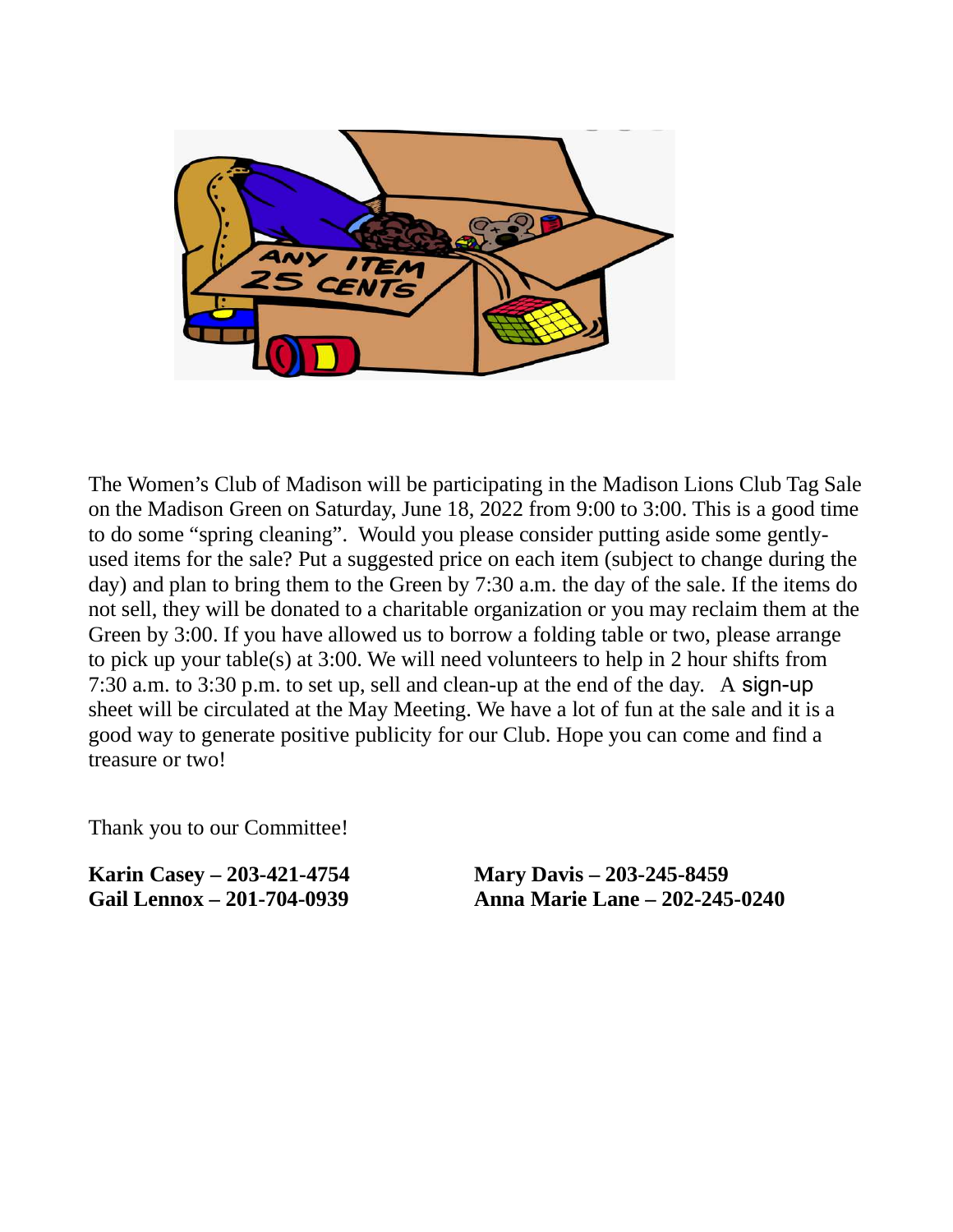# THANKS FOR THE MEMORIES

Well, we did it. We survived two totally crazy years and came out stronger for it. In spite of a pandemic that shut down everything for months, you still managed to pull together and found ways to keep in touch and support our community and projects. In the Fall, 2021, we finally began to meet in person. (Did have a few hiccups in January and February.) How great to finally see everyone without a Zoom screen. Even had a lovely, holiday dinner in December.

Over these past two years you continued your support for Homes for the Brave, donating numerous clothing and household items and gift cards to the Bridgeport program and the Umbrella Center for Domestic Violence, donating hundreds of new and gently used women's and children's coats, jackets, gloves and hats. In 2021 funds were disbursed to Nite in Hand, the American Legion, and ABC House. This year we disbursed funds to the EC Scranton Memorial Library, ABC House, Nite in Hand, and St. Jude's. Afghans were knitted, books read and discussed, and donations made to the Food Pantry. Members participated in Madison Clean-Up Green-Up and the GFWC/CT Walking Contest. And this year, we are back on the Green for the Lion's Club Tag Sale. Our wonderful Knitting Club was recently named a President's Pick, by Marian St. Clair, International President. For the past 22 years, the group has partnered with The Village, in Greater Hartford, creating and donating more than 1,000 child-size blankets for children who have been removed from their home due to an accident or other incident. In addition, blankets and afghans have been presented to the Madison Police Department, for children.

In 2021, the Club won district awards in five areas: Membership, Fundraising, Civic Engagement and Outreach, Environment, and Education and Libraries. In May 2021, at the GFWC/CT State Convention, the Women's Club of Madison received three awards second place, large clubs, for Legislative Action and Public Policy and for Veterans' Project and first place, large clubs, for Leadership!

This year at District Day the Club took home awards for our Veterans' Project, Arts and Culture, and Membership. Our Club even provided a special guest appearance by none other than Julia Child, who did a rather interesting cooking demonstration. It was wonderful to have Barbara Birnie there to receive a proclamation and special pin in recognition of her 50 years of service to the Women's Club of Madison and her community!

At the GFWC/CT State Convention in May the Club received awards for Legislative Action and Public Policy; Women's History Resource Center; Advocates for Children; and Environment. We also received the Plummer Gavel Award, awarded to the club with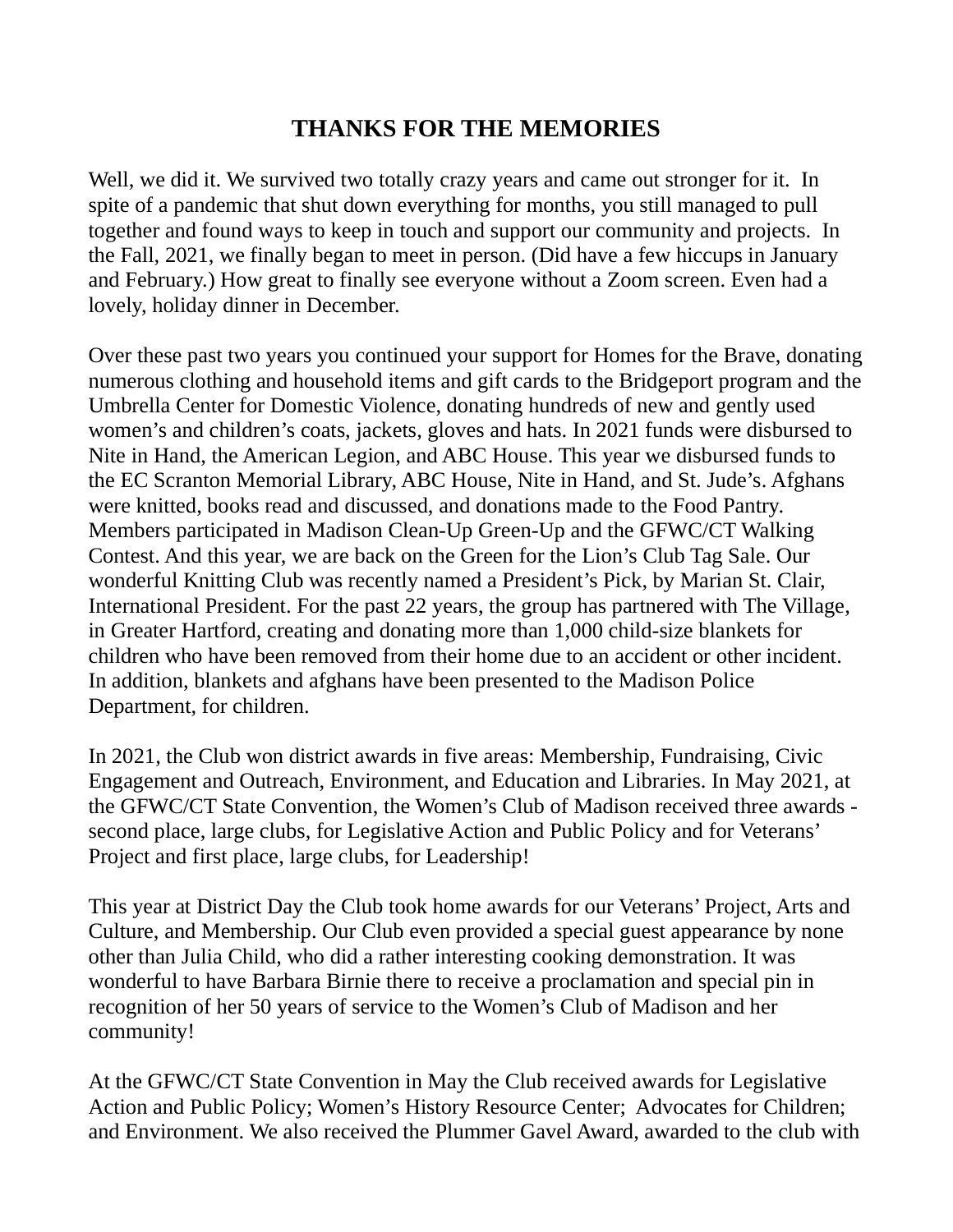outstanding and continuous membership activity...and our own Anne Edwards, State LEADS candidate! Kathy DeBurra was installed as the GFWC/CT President. Way to go ladies!

Your accomplishments have been many and like the little Energizer bunny you keep going, and going, and going, letting no obstacle keep you from getting things done.

It has truly been a pleasure and an honor to have been your President for the past two years. I can't wait to see what you accomplish in the future!

Love and Hugs,

Pat

### DATES TO REMEMBER

06/14/2022 – Flag Day 06/14/2022 – Annual Dinner 06/19/2022 – Father's Day

JUST FOR FUN

06/16/2022 – National Fudge Day 06/21/2022 – Summer Solstice